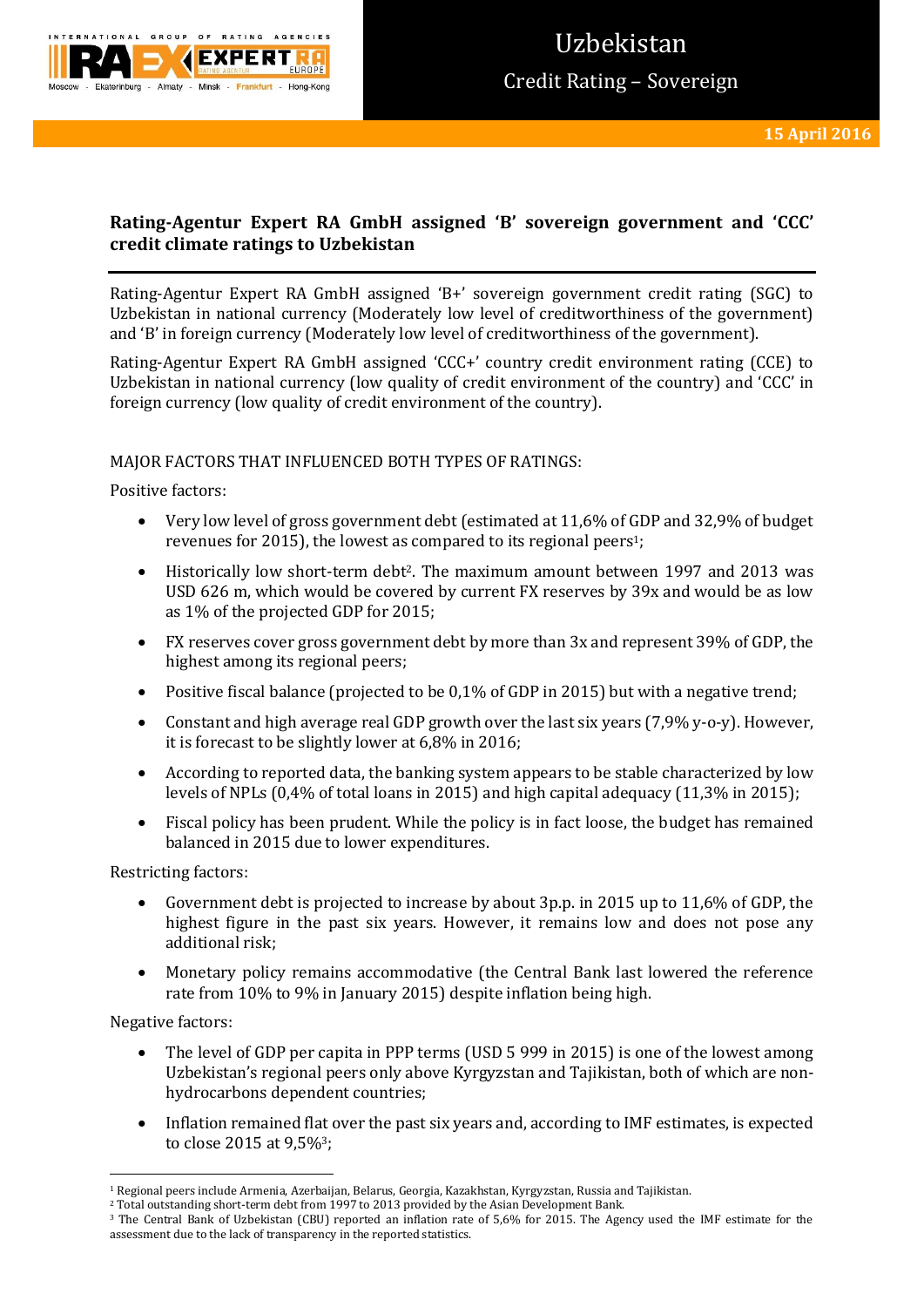

- The unemployment rate, as reported by the World Bank, was as high as 10,6% in 2014. However, it has remained stable for the past six years;
- The volume of bank assets to GDP (37,1%) and private credit to GDP (22,9%) remain low and declined by 1,6p.p. and 0,1p.p. respectively in 2015;
- Sluggish institutional development with low transparency and quality of official statistics as well as high levels of corruption in the country (ranked 153<sup>rd</sup> out of 167 countries in 2015 according to Transparency International);
- High share of state-owned banks in the banking system (about 80% of total bank assets at end-2014) which eases directed lending operations distorting financial markets;
- Underdeveloped financial system with 285 listed companies on the national stock exchange as of March 2016 and market capitalization as low as 5,1% of GDP as of September 2015.

### Stress factors:

 Capital controls leading to FX black markets and other distortions. Since 2009 the difference between the official and parallel (black market) exchange rate increased significantly. This situation generates speculation in the FX market, volatility of exchange rate, inflationary pressures and low FDI. It also increases the risk of incurring in money laundering operations and having unrecorded capital flows (moderate stress-factor).

Currency risks:

 Most of the total gross government debt is external. Additionally, restrictions to operate in foreign currency, as well as the obligation for exporters to surrender a partial or full amount of their FX proceeds constitute the main currency risk of Uzbekistan.

## ADDITIONAL FACTORS THAT INFLUENCED CCE RATINGS:

Negative factors:

- Limited amount of instruments in the financial market;
- Banks' loan policy harmed by state directed lending.

Restricting factors:

 Low protection of investors as evidenced by the ranking of Doing Business (Uzbekistan ranked 88th out of 180 countries in 2015).

### SENSITIVITY ASSESSMENT:

The following developments could lead to an upgrade:

 Improvement in the external environment along with further development of the banking and financial sectors.

The following developments could lead to a downgrade:

- Prolonged impact of regional spillovers on the economy and price stability;
- Continued increase in debt and government spending to sustain economic growth.

"Uzbekistan's ratings are positively supported by extremely low levels of government debt, favorable public finances, above average economic growth and satisfactory levels of FX reserves. The resilience of the economy to the regional slowdown and other external shocks also contributed positively to the ratings.

On the other hand, the Agency noticed several risks for the country's creditworthiness and credit environment. The main risk factor is the FX black markets which emerged after a series of government controls. These markets cause great imbalances in the economy including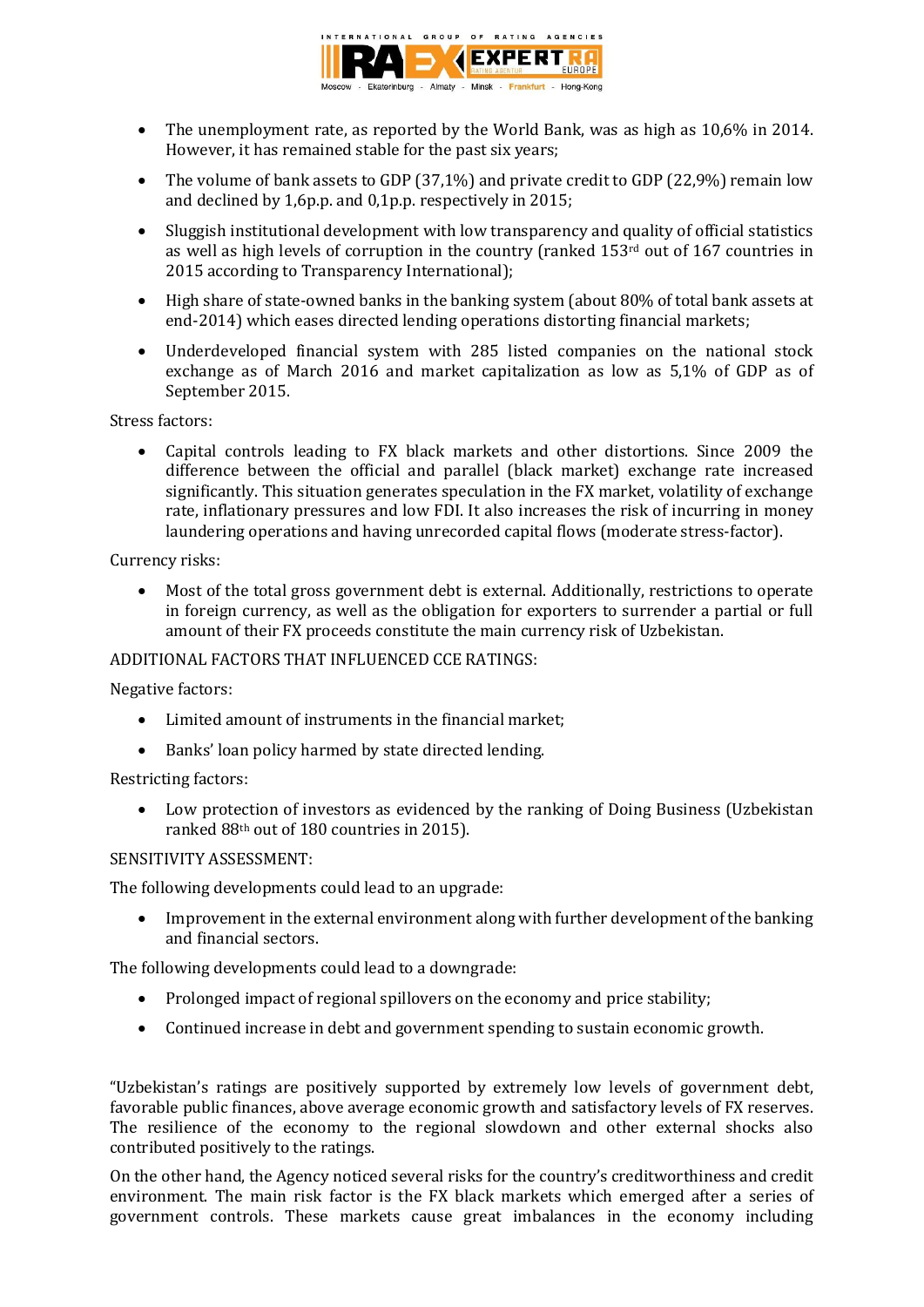

inflationary pressures and exchange rate volatility. In addition, lack of institutional development and government transparency, combined with an underdeveloped financial system and low and declining domestic credit also disfavored the rating" – clarified Hector Alvarez, Expert of Rating-Agentur Expert RA GmbH.

Responsible expert: Hector Alvarez, Expert of Rating-Agentur Expert RA GmbH Reviewer: Gustavo Angel, Expert of Rating-Agentur Expert RA GmbH

Research report on Uzbekistan is available at:

[http://raexpert.eu/reports/Research\\_report\\_Uzbekistan\\_15.04.2016.pdf](http://raexpert.eu/reports/Research_report_Uzbekistan_15.04.2016.pdf)

Next scheduled rating publication: 23 September 2016. The full sovereign rating calendar can be found at<http://raexpert.eu/sovereign.php#conf-tab-5>

For further information contact:

**Rating-Agentur Expert RA GmbH** Walter-Kolb-Strasse 9-11, 60594 Frankfurt am Main, Germany +49 (69) 3085-45-00 E-mail[: info@raexpert.eu](mailto:info@raexpert.eu) [www.raexpert.eu](http://raexpert.eu/)